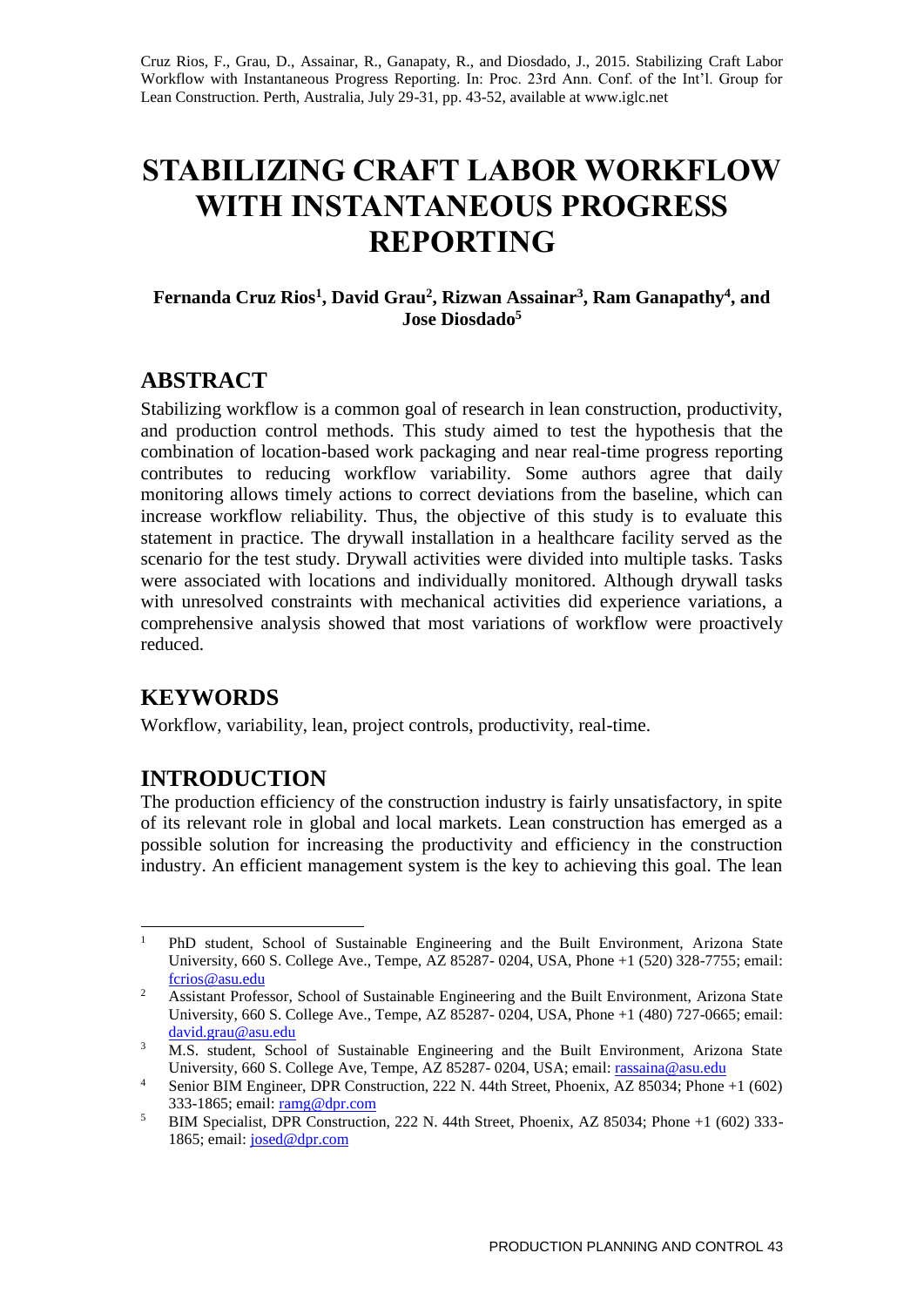production management aims to attack workflow variations, reduce waste, and increase the value of construction projects.

The results of the application of lean philosophy in the manufacturing industry are recognized. Unlike manufacturing, however, the construction environment carries several uncertainty factors. Each construction site has unique conditions and a number of variables such as weather, human resources, equipment, among others, bring uncertainty and unpredictability to the construction process. Controlling these variables can be extremely challenging, and such variability negatively affects productivity and leads to workflow variability and inefficiencies in production systems (Guo, 2002; Seppänen, 2009; Grau et al., 2014). Workflow variability, in turn, often produces a negative impact on cost, schedule, and/or quality (Hamzeh, 2009).

Stabilizing workflow (i.e. reducing workflow variations, increasing workflow reliability) has been a common goal in several past studies aiming to improve the theory and practice of lean construction. Authors have developed powerful frameworks and methodologies such as the Last Planner System, Location-Based Management System, and other location-based approaches to planning and construction (e.g. Ballard, 2000; Ballard and Howell, 2003; Seppänen, 2009; Seppänen, Ballard and Pesonen, 2010). The authors of these methodologies have been making additional suggestions to be tested on their implementation. Among the recommendations is the consistent collection and reporting of progress data and allowing timely alarms to correct deviations (Seppänen, 2009; Grau et al., 2014; Tang et al., 2014). However, there is not enough quantitative evidence that these strategies are successful to stabilize workflow.

This research builds on previous efforts and proposes to integrate a near real-time monitoring approach that allows a proactive progress assessment and timely corrective actions. Through the integration of small work packages and detailed monitoring, the proposed approach leads to a more instantaneous control of the work at the job site.

Indeed, this study has analysed the combination of location-based work packaging and near real-time progress reporting to reducing the workflow variability for drywall activities in a healthcare facility. The drywall packages were divided into work zones with daily supervision, which made possible to monitor the workflow in detail, and to allocate resources accordingly and provide corrective actions when necessary. Such approach allowed detailed productivity data to be collected on a daily basis and leaded to the results described in this paper.

### **BACKGROUND**

Production management is at the essence of lean construction. A lean production management focus in work packaging and project controls is necessary to reduce and manage variability and uncertainty in the execution of planned tasks (Ballard et al., 2003). The primary strategy of lean construction is the look-ahead planning process. That is, the traditional critical path planning approach has been analysed and criticized by many authors, especially by lean thinkers (Ballard and Howell, 1994; Koskela and Howell, 2002; Hamzeh, 2009; Grau et al., 2014; Tang et al., 2014).

According to Koskela and Howell (2002), the lack of theory and understanding of concepts such as planning, execution, and controls lead to a counterproductive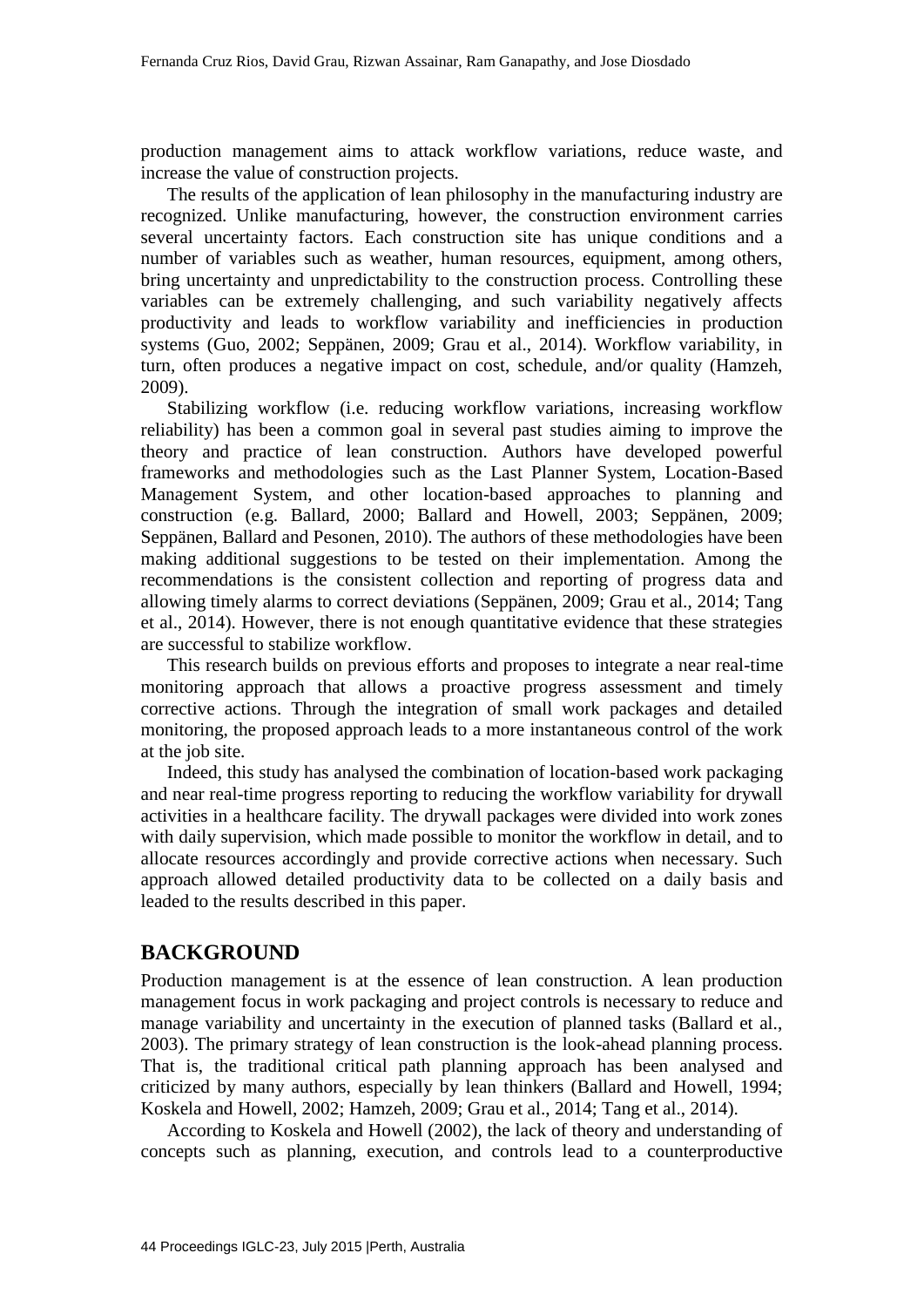approach that undermines performance. Similarly, the traditional project planning is limited in what concerns scheduling. The traditional approach still makes use of the Critical Path Method (CPM). The CPM, however, fails to load resources in the contractor's schedule (Seppänen, 2009). Furthermore, CPM methods violate the principle of flow and lead to an increase of non-value adding activities (i.e. waste). As a response to these issues, Lauri Koskela introduced the theory of lean construction (Koskela, 1992). A core lean construction principle is to minimize variability (Ballard et al., 2005; Hamzeh, 2009).

Workflow variation can be thought as the variation of produced work at any moment in time, even though it is often simplified as the difference between the tasks that are predicted to be completed and the tasks actually completed (Liu, Ballard and Ibbs, 2011). Workflow varies if performance suffers from the impact of resources and constraints, that is, when it becomes unfeasible to predict the singular work that will be completed at any moment in time (Horman et al., 2004). This variation undermines project performance (Hamzeh, Ballard and Tommelein, 2012) and also has a negative impact on cost, schedule, and quality (Hamzeh, 2009). Liu, Ballard and Ibbs (2011) established a correlation between workflow variation and labour productivity. The authors analysed 134 weeks of production data on 10 working areas for a pipe installation project. The results showed a statistically significant correlation between productivity and workflow variation. Thus, reducing workflow variation can help improve labour productivity (Liu, Ballard and Ibbs, 2011). Other study achieved an improvement of 86% in productivity by improving workflow reliability (i.e. stabilizing workflow) (Ballard et al., 2003). Workflow reliability implies workload predictability. Without a predictable workload, capacity cannot be matched to load. Consequently, productivity deteriorates (Horman et al., 2004).

Production control can be defined as the monitoring of the performance of each execution against the plan, with corrective actions responding to possible deviations (Ballard and Howell, 1998). These corrective actions are the opposite as traditional results-oriented control methods. Results-oriented control is understood as the measurement of actual results and their comparison with the plan (desired results). Since this process intends to reveal problems after-the-fact, it is not efficient in timely identifying constraints and keeping the project on track (Ballard and Howell, 1994).

The Last Planner System (LPS) (Ballard 2000) emerged as a methodology to stabilize the workflow, increase planning reliability, and improve production performance (Hamzeh, Ballard and Tommelein, 2012). LPS tools are the look-ahead planning, commitment planning, and continuous improvement and learning (Ballard et al., 2003). In addition, LPS uses Percent Plan Complete (PPC) as a metric to track the work plan reliability. PPC equals to the number of completed tasks divided by the number of planned tasks for a given timeline. Ballard and Howell (1994) refer to an improvement in PPC as an indication of benefits from factors such as a more stable workflow. Indeed, LPS has a positive impact on workflow variation and labour productivity (Hamzeh, 2009).

One of the keys strategies of lean construction is small work packaging. It consists in dividing the work into small chunks of work in order to reduce constraints, such as work dependencies (Ballard et al., 2003). Ballard and Howell (1998) refer to work packaging as the link between scheduling and production control. In LPS, activities are broken down from phases to processes, then to operations or tasks, across the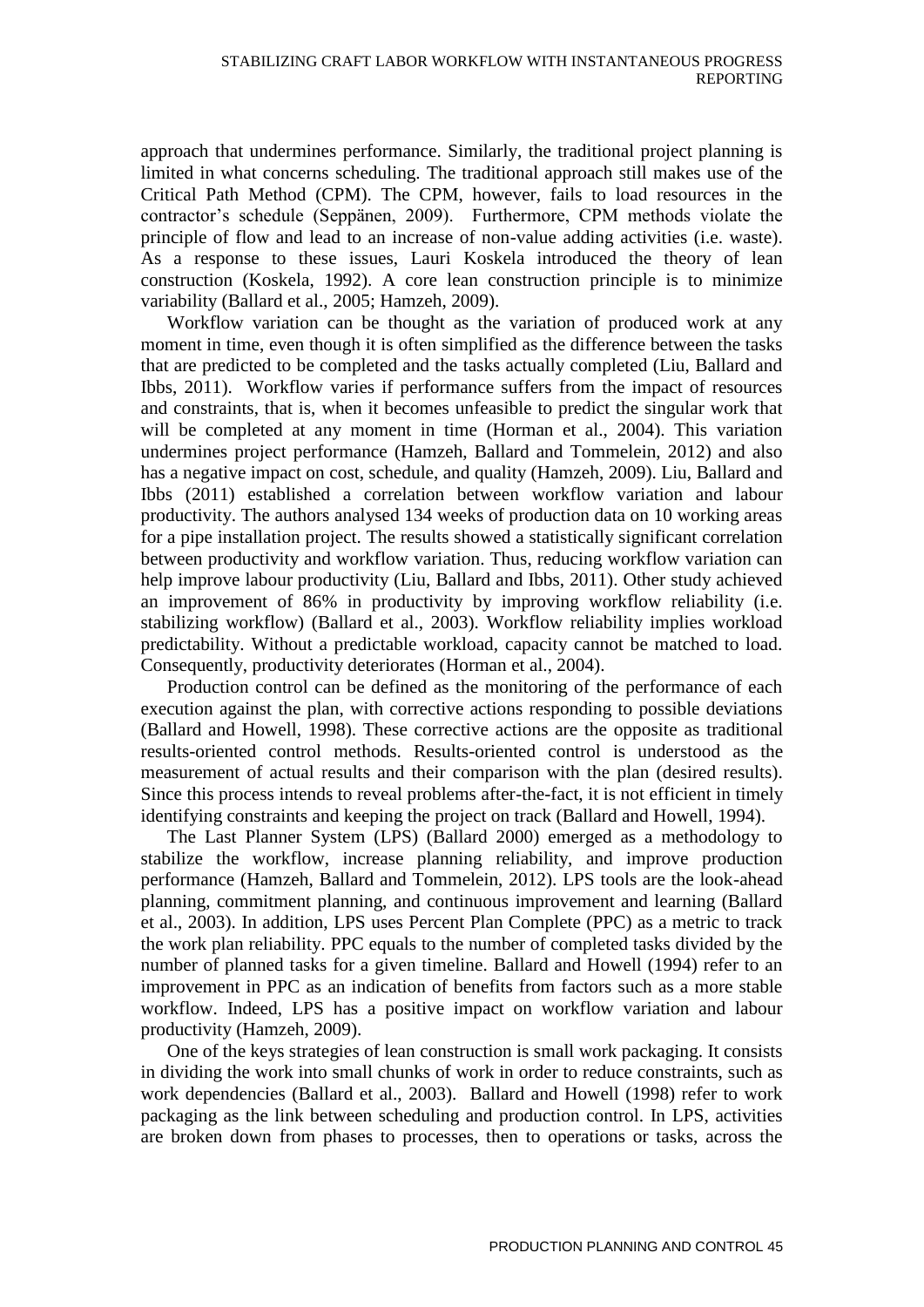master schedule, phase schedule, look-ahead planning, and weekly work planning (Hamzeh, Ballard and Tommelein, 2012). The next level would be the daily task, or assignment, level (Ballard, 2000). These work assignments have to feasible, that is, their constraints must be timely identified and removed through look-ahead planning techniques.

Space conflicts in the job site can delay schedule and cause productivity losses (Guo, 2002). Location-based methods aim at reducing construction's complexity by planning production based on past production rates for similar projects (Seppänen, 2009). However, many researchers of such methods overemphasized theory and missed opportunities to implement the location-based concepts in production control. Seppänen (2009) proposed the Location-Based Management System (LBMS) as an attempt to fill this gap. Through an empirical study, he concluded that it is possible to use location-based management tools to improve the reliability and performance of a production system, for instance, by limiting dependencies and constraints based on location. As such, location-based planning can be observed as a complement to small work packaging.

LPS and LBMS are harmonizing production techniques. Seppänen, Ballard, and Pesonen (2010) raised the hypothesis that the combination of both approaches potentially reduces workflow uncertainty and increases productivity. LPS covers the human aspects of production, focusing on planning and commitment. LBMS is accountable for the technical aspects of controlling, and aims to streamlining workflow and reducing dependencies (Seppänen, Ballard and Pesonen, 2010). Ballard and Howell (2003) defended the importance of measuring the average duration of each task performed. Indeed, LBMS allows calculating such durations based on the quantities of material for each location, the labour consumption factor, and the crew size or equivalent work hours.

Although both LPS and LBMS have a firm theoretical foundation, various authors have already suggested necessary improvements and developments for a successful implementation. For example, Seppänen (2009) recommended generating timely warnings to allow the managers to respond to deviations with proactive actions. Seppänen also recommended to collect more consistent progress data in order to generate such timely alerts. Ballard et al. (2001) suggested "in-progress inspection" as a measure to reduce rework time and minimize waste. The proponents of LBS and LBMS have done several calls-to-action through their publications.

Measuring the productivity is essential to validate the quality of planned work (Ballard and Howell, 1994). The main contribution of this paper is the analysis of daily quantitative data to track the variation on produced work through a combination of geo-located work packages and real-time reporting mechanisms. The tested hypothesis is that such combination can contribute to stabilizing the workflow and improve the production control. The fundamental assumption is that a higher productivity variation (i.e. the difference between planned and actual productivity), exist when timely reporting mechanisms lack.

### **OBJECTIVES AND SCOPE**

The objective of this study is to analyse the impact from the combination of geolocated and small work packages with a near-real time reporting capability on production workflow through immediate corrective actions. Thus, the hypothesis of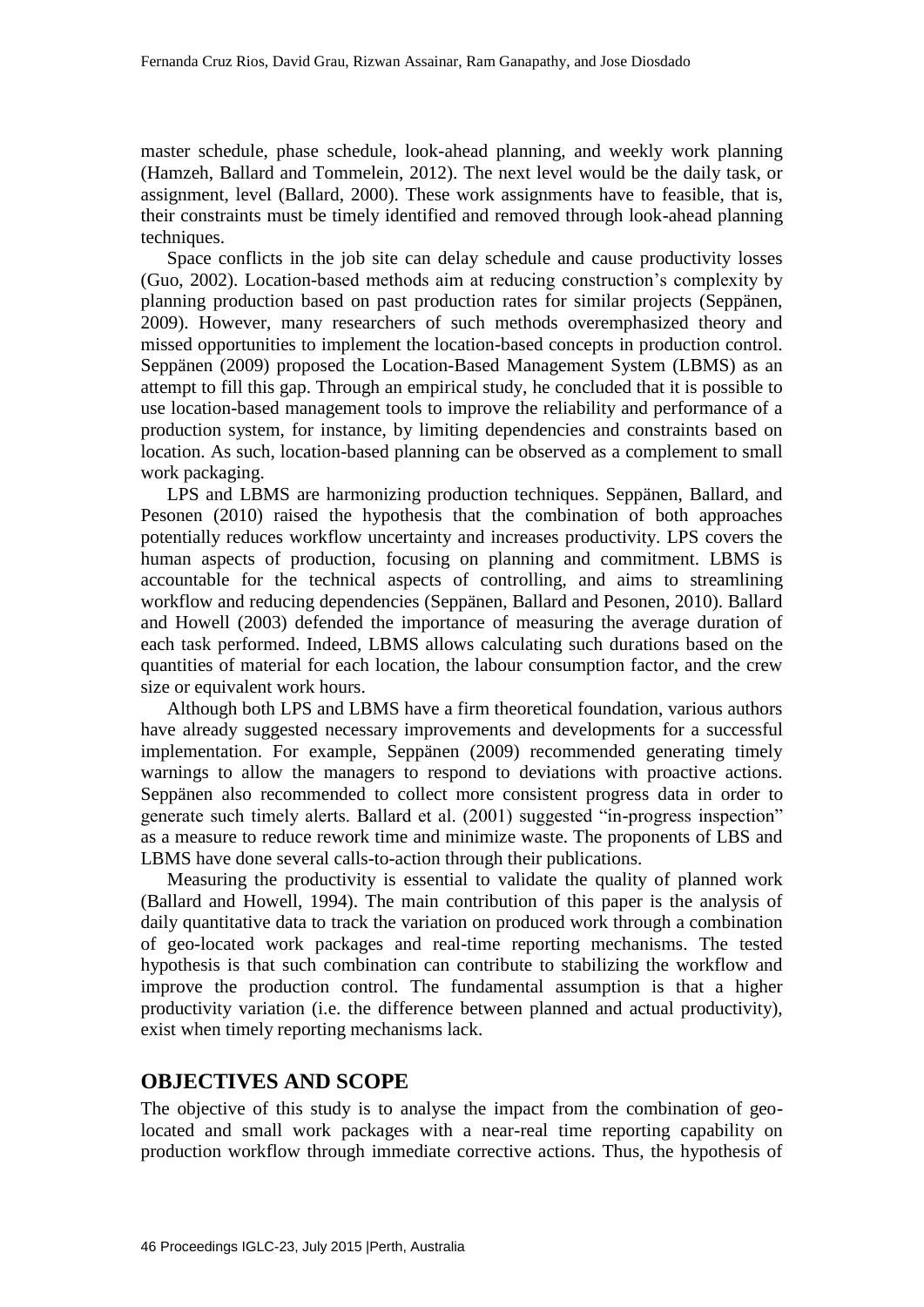this study is that small work packages provide an opportunity, as discussed above, to increase production, but also that a near-real time reporting or monitoring function is actually necessary to alert managers in a timely manner when deviations in the flow of work actually occur. This study adopted an Instantaneous Project Controls (IPC) approach to measure the difference between planned and actual field productivity in a near real-time manner. This project uses the drywall activity of a healthcare project located in Phoenix, AZ, as the test study.

## **METHODOLOGY**

### **INSTANTANEOUS PROJECT CONTROLS APPROACH**

The basis for the IPC approach is the relationship between construction quantities, labour resources, and tasks durations (Figure 1). The method starts with the extraction of construction quantities from as-designed data or models (e.g., Building Information Models). The production rate (quantity/time) for that particular task is then selected from a historical database of previously completed projects. These rates are useful to estimate the needed resources, such as crew, materials, and equipment properly. At the same time, the actual availability of resources is the basis to determine the task duration.



*Figure 1: Relationship between quantities of construction, labour resources, and duration of tasks.*

After estimating the amount of needed resources, the planners allocated them. This phase involves the subdivision of the facility's work areas into work location packages through the combination of scheduling and the assignment of small work packages at each work zone. The ideal size of work package should reduce dependencies in order to allow a more continuous workflow. In this study, the authors designed work packages of about 200 man-hours size. Then, the tasks (i.e. the smallest evident entity of work) are assigned to each work zone.

The crew reports on a daily basis: 1) the Actual Start (AS) and Actual Finish (AF) dates for each location; 2) the man-hours and resources needed for each period of time and task, and 3) the actual quantities completed and the corresponding degree of completion for each task for the recorded time. Finally, the production manager adjusts resource allocation and works to solve constraints in order to correct deviations from planning. The daily monitoring allows the crew to make timely corrective actions to drive the productivity back to the planned values. The assumption is that, once the difference between actual and planned productivity reduces, the workflow variations also decreases. In summary, this process allows a constant flow of factual production rates in the job site, while the adjustment of resources allocation reduces the variation of productivity and hence workflow.

The data analysis and update of the historical database follows the completion of the construction phase. The database should guide decision-making in future projects (e.g. resource allocation, contractors' selection), thus contributing to a continuous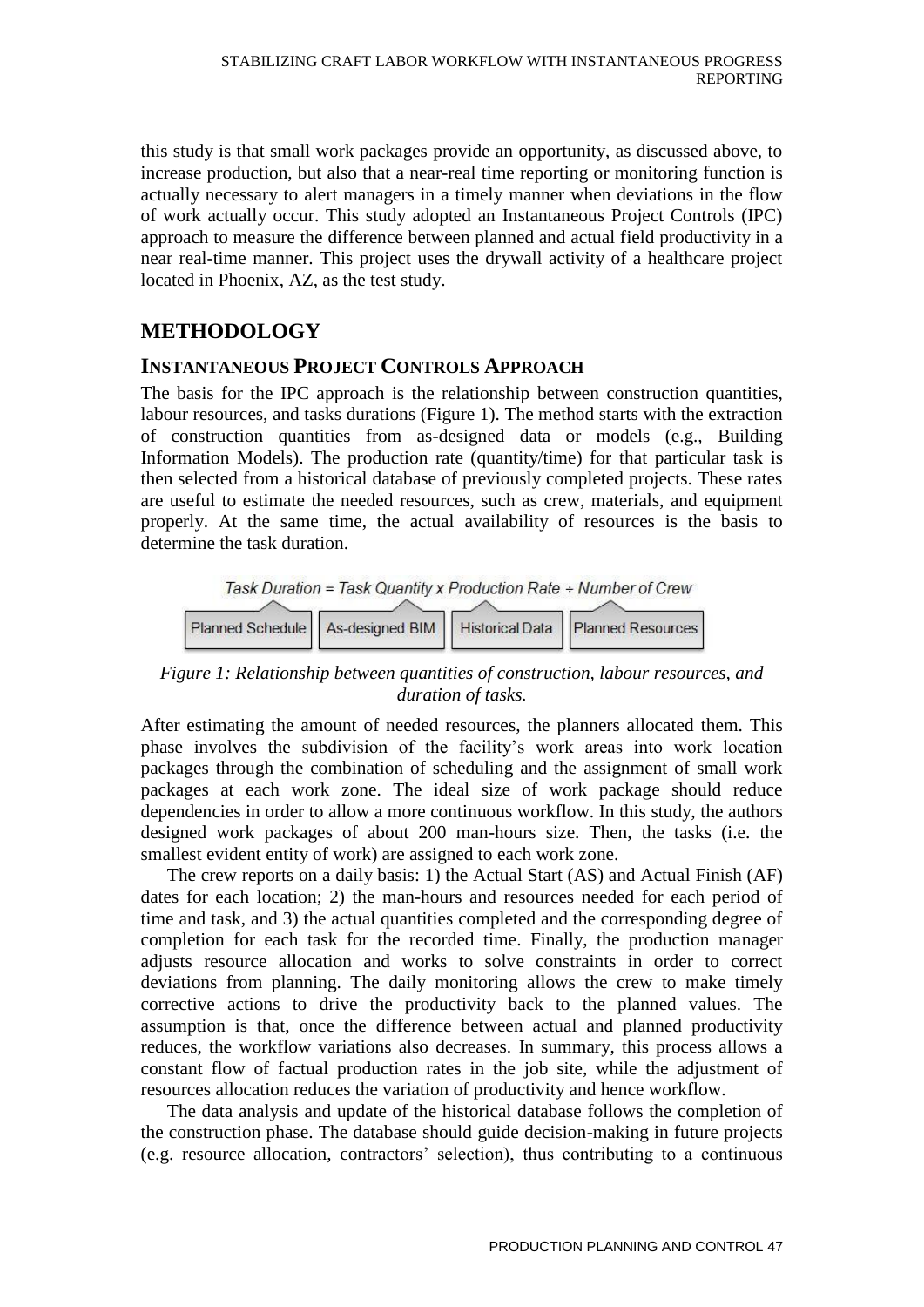improvement of workflow stabilization methods. The envisioned controls and planning approach is summarized and illustrated in Figure 2.



*Figure 2: Instantaneous Controls and Planning Framework*

#### **DATA COLLECTION**

The installation of 333 square meters of drywall in a hospital project supported this study. The total cost and duration for this particular activity were respectively \$124,387 and 12 weeks. The contractor directly and continuously employed the drywall crews.

The contractor planned for 12 different drywall tasks: 1) Layout of walls, 2) Installing top track, 3) Framing full height wall, 4) Installing hollow metal frames, 5) Hanging drywall above ceiling, 6) Installing shaft wall, 7) Wall insulation, 8) Installing strap backing, 9) Hanging drywall below ceiling, 10) Framing of ceilings, 11) Framing of soffits, and 12) Hanging drywall at the ceiling level. The installation of mechanical, electrical, and piping (MEP) ducts was a constraint for the activities above the ceiling (framing of ceilings, soffits, and hanging of drywall at ceiling level). In addition, MEP activities were controlled by conventional Critical Path Methods (CPM) rather than through a lean planning approach.

A member of the contractor company spent 16 hours per week collecting productivity data. The contractor's foreman also invested work hours on reporting daily production log by work task and location. The BIM models were regularly updated according to the actual field production. The general contractor's project management database system (PMDS) provided data on production rates for drywall activity. This study collected drywall task data on schedule, planned production rates, resource crew allocation, cost estimates, and detailed actual field production data, such as: 1) planned start date, 2) planned end date, 3) planned total quantity, 4) planned duration, 5) planned man-hours, 6) actual quantity, 7) actual duration, and 8) actual man-hours.

#### **ANALYSIS OF RESULTS**

Each of the 12 different tasks related to drywall activity were analysed regarding planned and actual production data. This analysis has two stages. The first stage categorized the 12 observed tasks per the unit data (linear feet or square feet). An aggregate productivity analysis was performed for each task. The second stage analysed the 6 tasks with a minimum amount of data points (8 or more).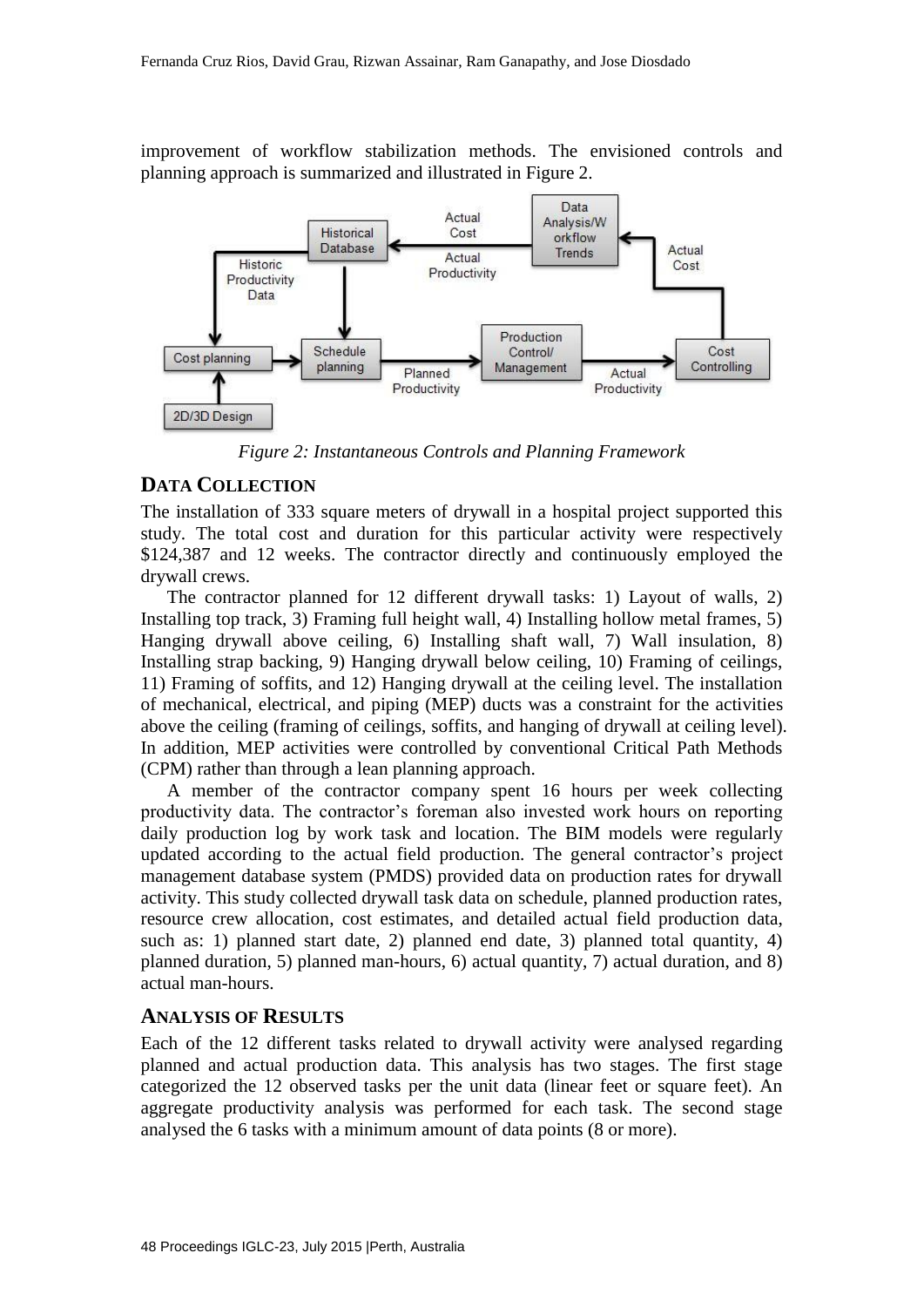#### **Individual Productivity Analysis**

We performed an individual task productivity analysis for each task. Table 1 summarizes the planned and recorded production data of the 6 selected tasks in the drywall activity. The production data were used as a basis to compute the following:

- *Planned Production Rate.* The planned productivity was computed by dividing planned total quantity by planned work-hours.
- *Actual Production Rate.* The actual productivity per recorded field data was computed by dividing actual total quantity completed by actual work-hours consumed.
- *Mean Productivity differential.* The actual productivity differential was computed as the difference between actual and planned productivity measures.

|                                   | Layout<br>Walls | Frame<br>Wall | Frame<br>Ceilings | Frame<br>Soffits |
|-----------------------------------|-----------------|---------------|-------------------|------------------|
| Unit                              | m/h             | m/h           | $m^2/h$           | $m^2/h$          |
| <b>Planned Production</b><br>Rate | 8.37            | 1.29          | 1.84              | 0.28             |
| Mean Productivity<br>Differential | $-1.79$         | 1.28          | -60               | $-0.12$          |

*Table 1: Task Productivity Analysis*

The research team selected for individual analysis the six tasks with more collected data points. Through trend-timeline graphs, this study presents the productivity differential over a sequence of records. Productivity differential can be read as the variation of the productivity (i.e., the difference between actual and planned production rates).

The following graphs (Figures 3 and Figure 4) show an interesting production trend for each of the tasks in Table 1. In spite of the total productivity differential for each task, the trend after a reported deviation enabled to team to drive the production rates to the baseline or planned production rate. In the figures, the triangles represent the deviations. The horizontal line represents the baseline (planned) while the line represents the behavior of the productivity variation and changes. For example, analyzing the "hanging drywall below ceiling" task (Figure 4), the absolute value of productivity variation is significant, which means a considerable difference between actual and planned production rates. However, after each deviation was report, the line of actual production rate tends to approximate again to the baseline. Another result is that, for the tasks "framing ceilings" and "framing soffits", most of the deviations were reported to be far below the planned. The reason for that is the existence of unresolved interdependencies with MEP tasks. Such positive trends are extensible to the analyzed 4 task below ceiling, while the trend of large deviations was observed for the two above-the ceiling analyzed tasks.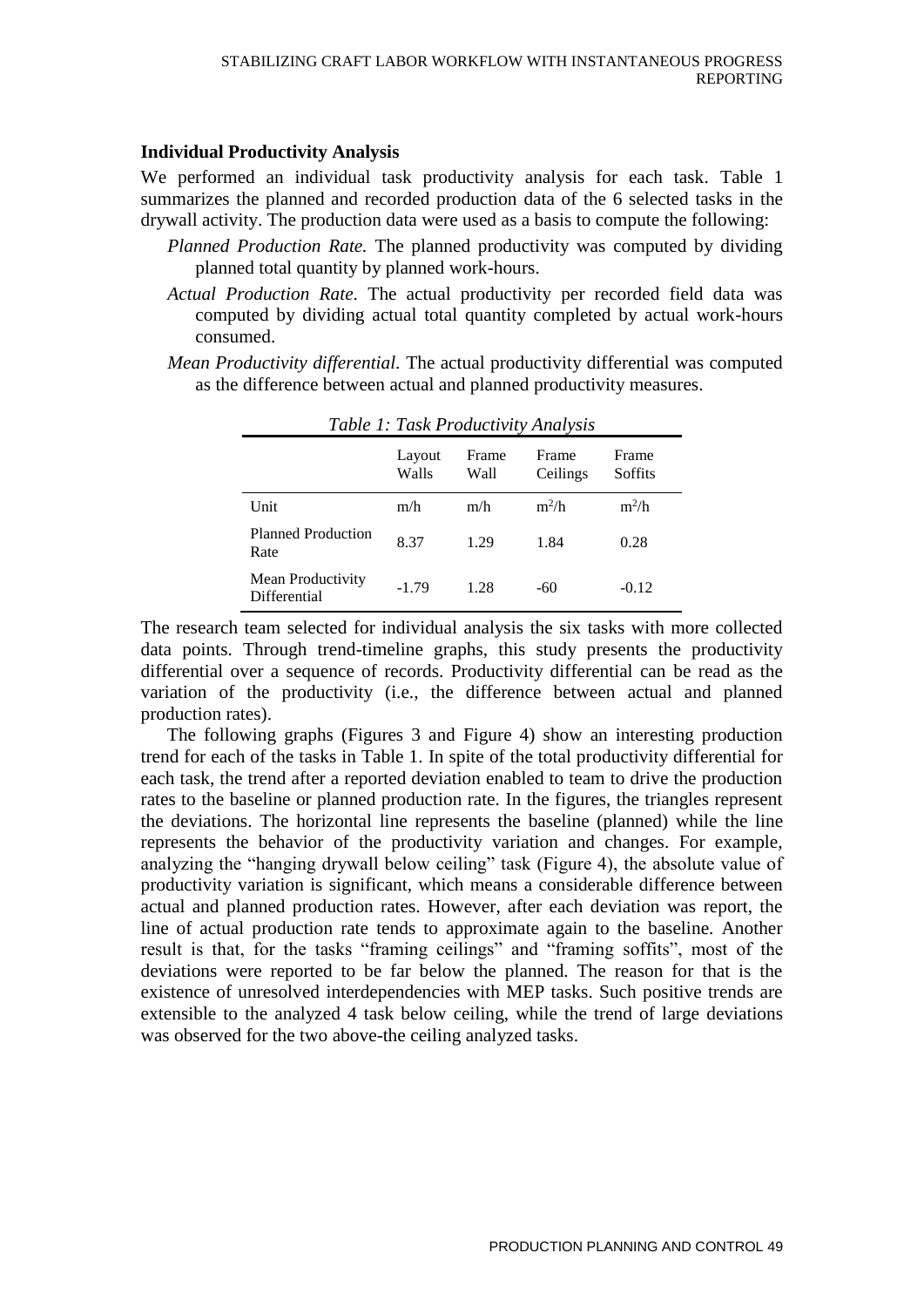

*Figure 3: Productivity variation for Layout of Walls*



*Figure 4. Productivity variation for Framing of Walls*

#### **Aggregate Productivity Analysis**

The aggregate analysis assessed the mean productivity differential of the total group of tasks (i.e., 12 tasks previously mentioned). There are two different categories of tasks per unit quantity data, as shown in Table 1: linear (meter) and area (square meter). The authors decided to do a different aggregate analysis for each category due to the large difference between the mean range of planned production rates for area and length. The tasks measured in square feet were: 1) Hanging drywall above ceiling, 2) Wall insulation, and 3) Hanging of drywall below ceiling and hanging drywall at the ceiling. The tasks measured in linear feet were: 1) Laying out of walls, 2) Installation of top track, 3) Framing of walls, 4) Installation of shaft wall, 5) Installation of strap backing, 6) Framing of ceilings, and 7) Framing of soffits.

Overall, deviations actually fluctuated around the planned productivity (i.e. around a 0 deviation value) confirming the previous results for individual tasks. In other words, the deviations were frequent around the planned productivity and infrequent as those deviations were larger when compared to the planned productivity. In some cases the shape of such deviations resembled a normal distribution with the mean at the null deviation from the planned productivity. Such trend was also evident for both square and linear meters measured tasks.

#### **Observations**

The manual data collection technique used in this study was time-consuming. Indeed, the foremen showed a resistance to change to a proactive and semi-continuous data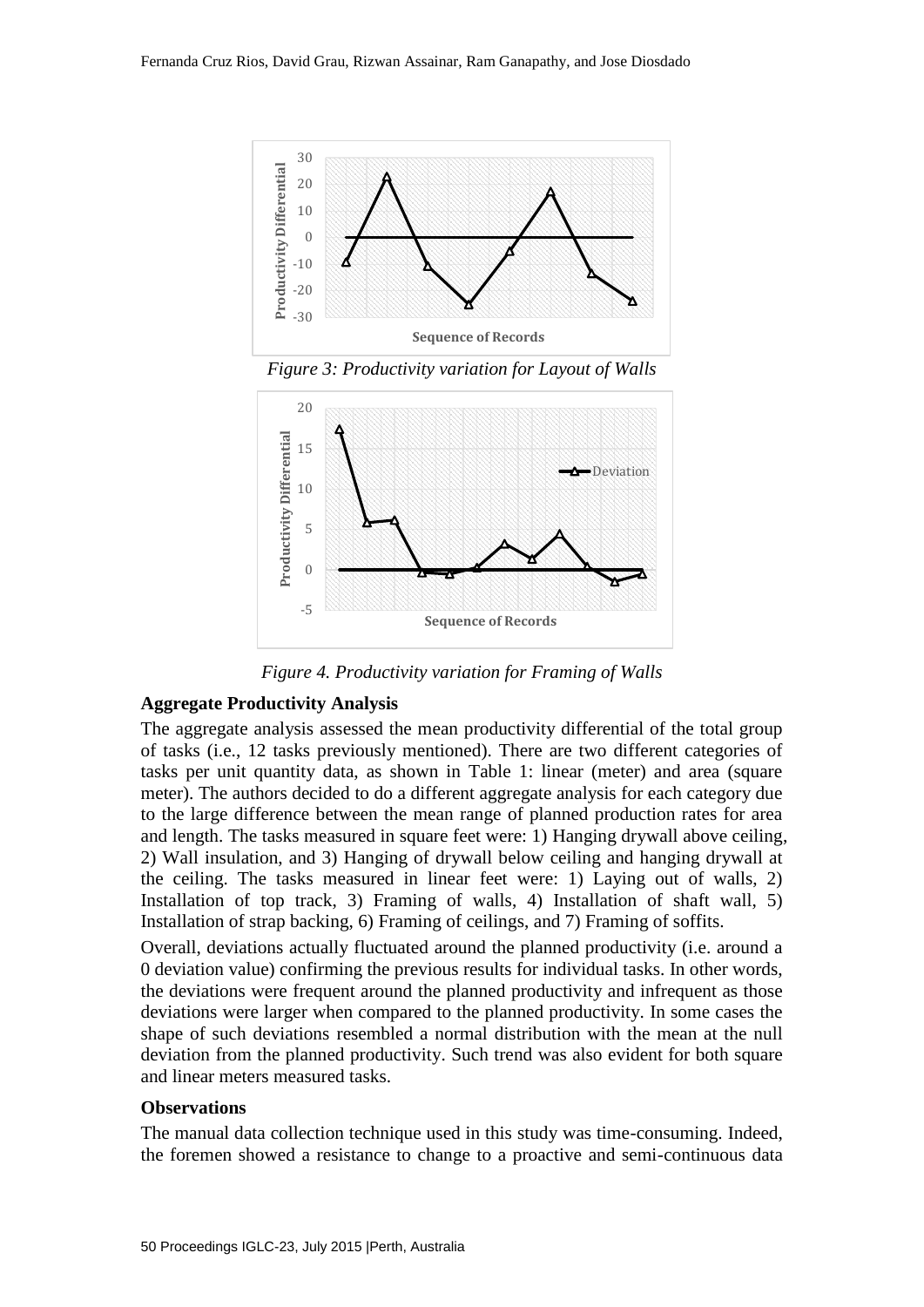collection approach. To mitigate these issues, this research identified some opportunities for improvement of production control, such as the development of both an automated process and mobile applications to improve data collection techniques.

# **CONCLUSIONS AND FUTURE RESEARCH**

This study investigated how the combination of geo-located work packages with daily progress reports can contribute to stabilizing workflow. Indeed, the proposal of small work packaging should always be accompanied by near real-time reporting functions. A continuous feed of data and read of information from the analyze data is necessary in order to provide an opportunity for the implementation of corrective actions. If not implemented, the benefits of small or geo-located work packaging approaches may not be fully realized. Importantly, the ability to monitor and correct production controls should also have an impact on the predictability of the planned work, so that both the planned work is supported by past performance data and the current production rates match the plan. Future research should expand the range of tested activities to a full project across trades, so that the results from this study can be further discussed.

### **REFERENCES**

- Ballard, G., and Howell, G., 1994. Implementing Lean Construction: Stabilizing Work Flow. In: L.F. Alarcón, ed. *Lean Construction*. Rotterdam, Netherlands: A.A. Balkema Publishers. pp. 101-110.
- Ballard, G., and Howell, G., 1998. Shielding Production: An Essential Step in Production Control. *Journal of Const. Management and Engr.*, 124 (1), pp.1-17.
- Ballard, G., and Howell, G., 2003. An update on Last Planner. In: *Proc. 11th Ann. Conf. of the Int'l Group for Lean Construction.* Blacksburg, Virginia, USA, July 22-24.
- Ballard, G., Koskela, L., Howell, G., and Tommelein, I., 2005. Discussion of 'Improving labor flow reliability for better productivity as lean construction principle' by H. Randolph Thomas, Michael J. Horman, R. Edward Minchin Jr., and Dong Chen. *Journal of Construction Engineering and Management*, 131(5), pp. 615-616.
- Ballard, G., Koskela, L., Howell, G., and Zabelle, T., 2001. Production system design in construction. In: *Proc.* 9<sup>th</sup> Ann. Conf. of the Int'l Group for Lean Construction. Singapore, August 6-8.
- Ballard, G., Tommelein, I., Koskela, L., and Howell, G., 2003. Lean construction tools and techniques. In: R. Best and G. de Valence, ed. *Design and Construction: Building in Value*. New York, NY: Butterworth-Heinemann. Ch.15.
- Ballard, G., 2000. *The Last Planner System.* Ph. D. University of Birmingham.
- Grau, D., Abbaszedagan, A., Tang, P., Ganapathy, R., and Diosdado, J., 2014. A Combined Planning and Controls Approach to Accurately Estimate, Monitor, and Stabilize Work Flow. In: *Proc. International Conference on Computing in Civil and Building Engineering*, Orlando, FL. June 23 – 25.
- Guo, S. J., 2002. Identification and resolution of work space conflicts in building construction. *Journal of Construction Engineering and Management*, 128(8), pp.287–295.